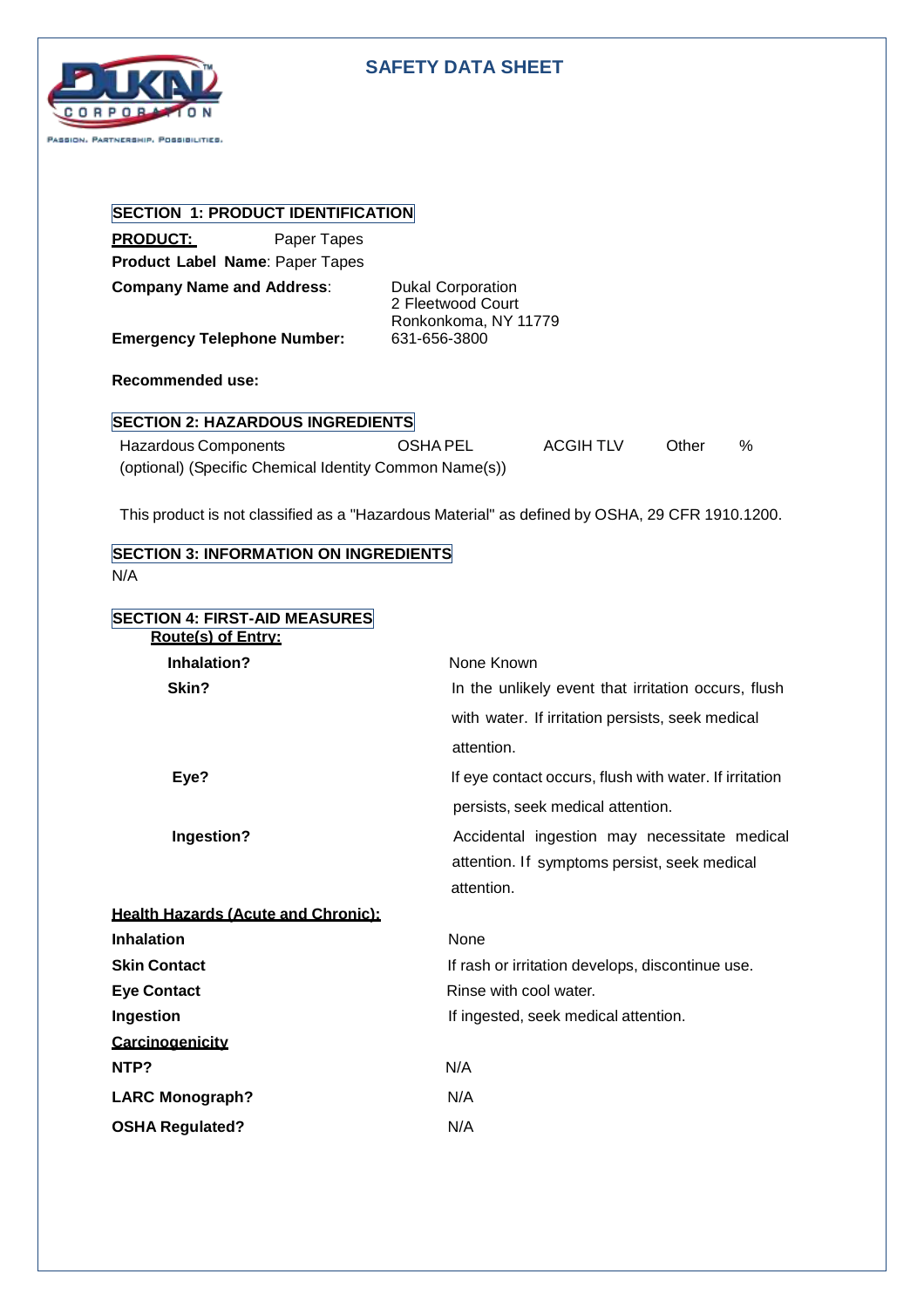## **SAFETY DATA SHEET**



| <b>Signs and Symptoms of Exposure:</b> | N/A |
|----------------------------------------|-----|
| <b>Medical Conditions Generally</b>    | N/A |
| <b>Aggravated by Exposure:</b>         |     |

| <b>SECTION 5: FIRE-FIGHTING MEASURES</b>   |                                                             |
|--------------------------------------------|-------------------------------------------------------------|
| <b>Flash Point (Method Used):</b>          | N/A                                                         |
| <b>Flammable Limits:</b>                   | N/A                                                         |
| LEL:                                       | N/A                                                         |
| UEL:                                       | N/A                                                         |
| <b>Extinguishing Media:</b>                | Dry Chemical or Carbon Dioxide for small fires              |
| <b>Special Fire Fighting Procedures:</b>   | Special NIOSH approved or SCBA Full Protective<br>Equipment |
| <b>Unusual Fire and Explosion Hazards:</b> | N/A                                                         |

# **SECTION 6: ACCIDENTAL RELEASE MEASURES**

Disposal should be in accordance with local, state/provincial and Federal regulations.

## **SECTION 7: HANDLING AND STIORAGE** None

| <b>SECTION 8: EXPOSURE CONTROLS</b>            |                                                     |
|------------------------------------------------|-----------------------------------------------------|
| <b>Respiratory Protection (Specific Type):</b> | None required with normal handling or consumer      |
|                                                | use.                                                |
| <b>Ventilation</b>                             |                                                     |
| <b>Local Exhaust:</b>                          | None                                                |
| <b>Mechanical (General):</b>                   | <b>None</b>                                         |
| Special:                                       | N/A                                                 |
| Other:                                         | N/A                                                 |
| <b>Protective Gloves:</b>                      | None required with normal handling or consumer use. |
| Eye protection:                                | None required with normal handling or consumer      |
|                                                | use.                                                |
| <b>Other Protective Clothing or Equipment:</b> | None required with normal handling or consumer      |
|                                                | use.                                                |
| <b>Work / Hygiene Practices:</b>               | Good hygienic practice.                             |